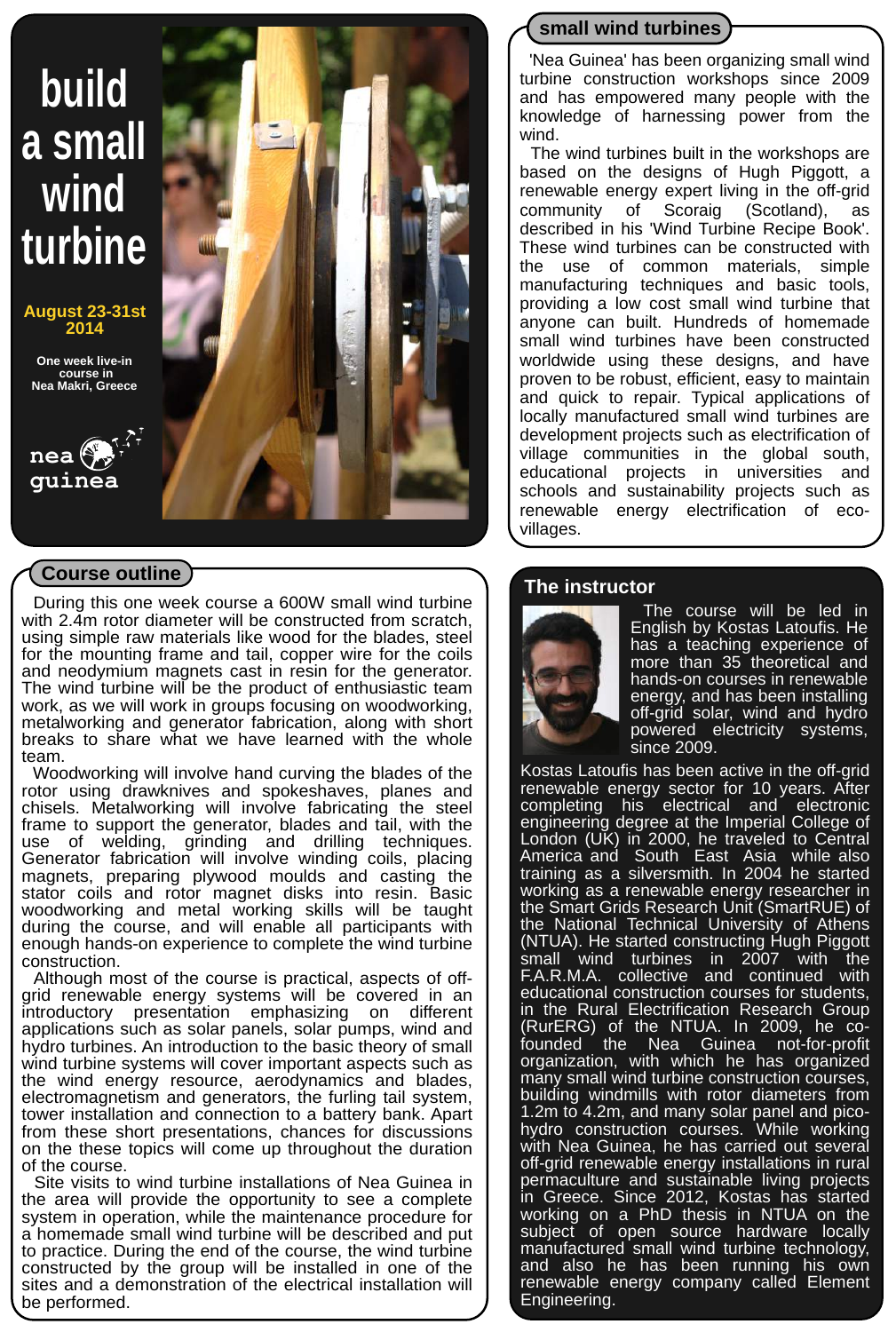









## **Workshop schedule**

(Saturday 23rd August - Sunday 31st August, 2014)

#### **Day 1**

- Arrivals during the morning

- Lunch and introduction of participants in the afternoon - Introduction to off-grid renewable energy systems (solar panels, solar pumps, wind turbines, hydro turbines)

## **Day 2**

- Introduction to small wind turbine basics (wind energy, aerodynamics and blades, electromagnetism and generators, furling tail system, tower installation, battery connection)

- Workshop activities (woodworking, metalworking, generator fabrication)
- Branch and afternoon break

- Workshop activities (woodworking, metalworking, generator fabrication)

#### **Day 3**

- Workshop activities (woodworking, metalworking, generator fabrication)

- Branch and afternoon break

- Workshop activities (woodworking, metalworking, generator fabrication)

#### **Day 4**

- Workshop activities (woodworking, metalworking, generator fabrication)

- Branch and afternoon break

- Workshop activities (woodworking, metalworking, generator fabrication)

## **Day 5**

- Visit to a homemade grid connected small wind turbine in Rafina

- Return and rest of day off

## **Day 6**

- Workshop activities (woodworking, metalworking, generator fabrication)

- Branch and afternoon break

- Workshop activities (woodworking, metalworking, generator fabrication)

## **Day 7**

- Workshop activities (woodworking, metalworking, generator fabrication)

- Branch and afternoon break

- Workshop activities (woodworking, metalworking, generator fabrication)

## **Day 8**

- Visit to a homemade off-grid small wind turbine in **Marathonas** 

- Balancing of the rotor blades

- Maintenance procedure (includes lowering the turbine, performing maintenance)

- Installation of the wind turbine constructed in the course
- Branch and afternoon break at the site
- Demonstration of the electrical installation of the turbine
- Wind turbine construction Party!

#### **Day 9**

- Breakfast and farewells - Departures during the day
-